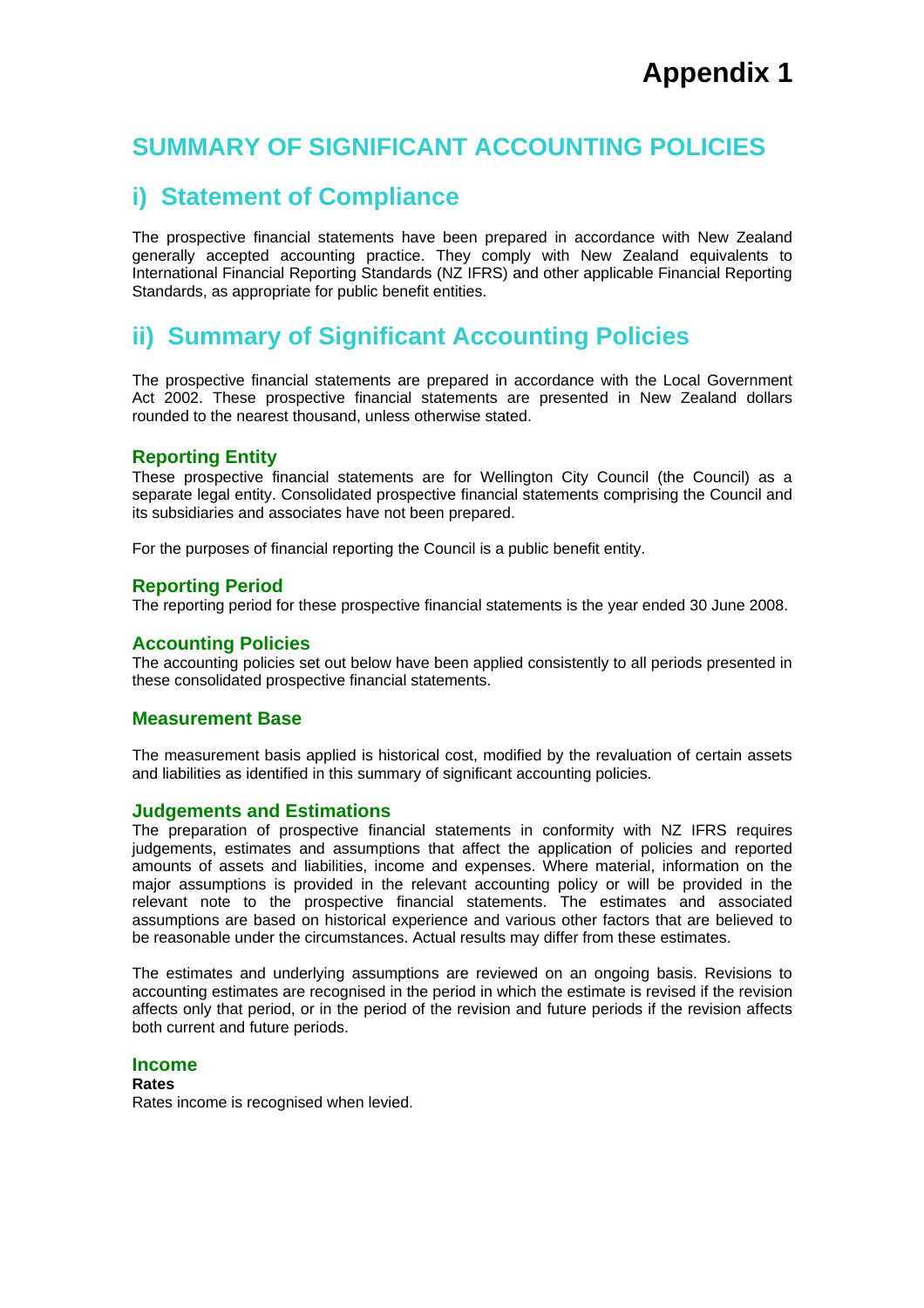#### **Grants**

Grants income includes any transfers of resources to the Council in return for past or future compliance with certain conditions relating to the operating activities of the Council. An unconditional grant is recognised in the Statement of Financial Performance as operating income when the grant becomes receivable. A conditional grant is recognised in the Statement of Financial Performance as other operating income to the extent that conditions have been complied with.

#### **Donated, subsidised or vested assets**

Where a physical asset is acquired for nil or nominal consideration the fair value of the asset received is recognised as revenue.

#### **Interest**

Interest income is accrued using the effective interest rate method. The effective interest rate exactly discounts estimated future cash receipts through the expected life of the financial asset to that asset's net carrying amount. The method applies this rate to the principal outstanding to determine interest income each period.

#### **Dividends**

Dividend income from investments is recognised when the shareholders' rights to receive payment have been established.

#### **Rental income**

Rental income is recognised on a straight line basis over the term of the lease. Lease incentives granted are recognised evenly over the term of the lease as a reduction in total rental income.

#### **Sales of goods**

Sales of goods are recognised when the Council has transferred the risks and rewards of ownership of the goods to the purchaser. Sales of goods are recognised net of GST, rebates and discounts.

#### **Development contributions**

Development contributions are recognised as revenue when the development in respect of which the contribution was received is completed and it is no longer probable that the contributions will be refunded to the developer.

#### **Other income**

All other income is recognised when billed or earned on an accrual basis.

# **Expenses**

### **Grants and subsidies**

Grants and subsidies expenditure includes transfers of resources to another entity in return for past or future compliance with certain conditions relating to the operating activities of that entity. Grants expenditure includes any expenditure arising from a funding arrangement with another entity that has been entered into to achieve the objectives of the Council.

Where grants and subsidies are discretionary until payment, the expense is recognised when the payment is made. Otherwise, the expense is recognised when the specified criteria have been fulfilled and notice has been given.

#### **Interest**

Interest expense is accrued using the effective interest rate method. The effective interest rate exactly discounts estimated future cash payments through the expected life of the financial liability to that liability's net carrying amount. The method applies this rate to the principal outstanding to determine interest expense each period.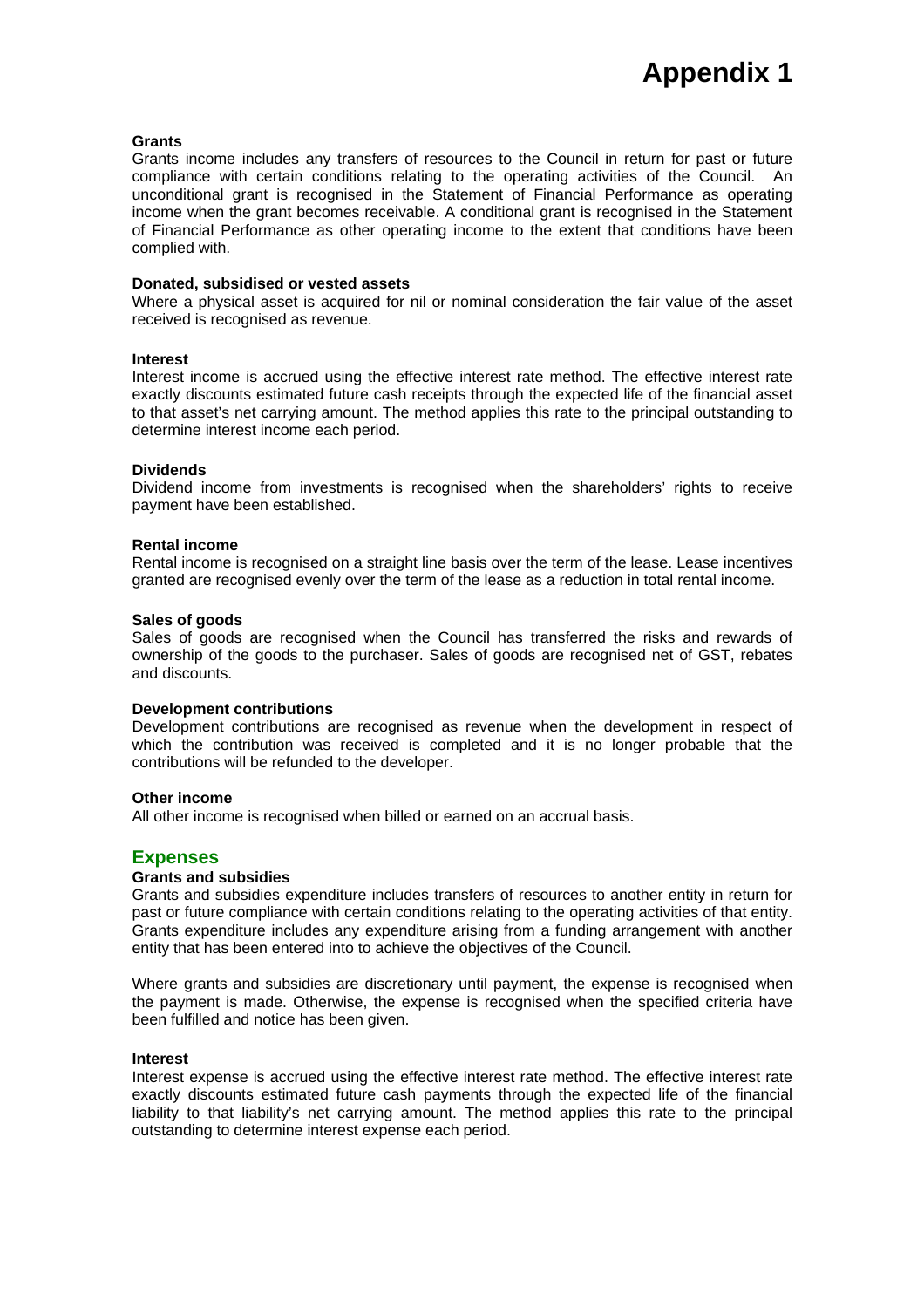#### **Donated Services**

The Council benefits from the voluntary service of many Wellingtonians in the delivery of its activities and services (e.g. Beach cleaning, Otari-Wilton Bush guiding and planting, and the Volunteer Rural Fire Force). Due to the difficulty in determining the value of these donated services with sufficient reliability, donated services are not recognised in these prospective financial statements.

## **Leases**

Leases where the lessor effectively retains substantially all the risks and rewards of ownership of the leased items are classified as operating leases. Payments made under these leases are expensed in the Statement of Financial Performance on a straight-line basis over the term of the lease. Lease incentives received are recognised in the Statement of Financial Performance as an integral part of the total lease payment.

Finance leases transfer to the Council as lessee substantially all the risks and rewards incident to the ownership of a leased asset. Initial recognition of a finance lease results in an asset and liability being recognised at amounts equal to the lower of the fair value of the leased property or the present value of the minimum lease payments. The corresponding rental obligations, net of finance charges, are included in other long term payables. Each lease payment is allocated between the liability and finance charges so as to achieve a constant rate on the finance balance outstanding. The interest element of the finance cost is charged to the Statement of Financial Performance over the lease period so as to produce a constant periodic rate of interest on the remaining balance of the liability for each period. The leased asset acquired under finance leases is depreciated over the short of the useful life of the asset or the lease term.

# **Taxation**

Income tax is charged in the Statement of Financial Performance in respect of the current period's results of council controlled trading organisations only. Income tax on the profits or loss for the year comprises current and deferred tax.

Current tax is the expected tax payable on the taxable income for the year, using tax rates enacted or substantially enacted at the balance date, and any adjustment to tax receivable or payable in respect of previous periods.

Deferred tax is provided for in full using the balance sheet liability method, providing for temporary differences between the carrying amounts of assets and liabilities for financial reporting purposes and amounts used for taxation purposes. However, if the deferred income tax arises from initial recognition of an asset or liability in a transaction other than a business combination that at the time of the transaction affects neither accounting nor taxable profit or loss, it is not accounted for. The amount of deferred tax provided is based on the expected manner of realisation or settlement of the carrying amount of assets and liabilities, using tax rates enacted or substantively enacted at the balance date. Deferred income tax assets are recognised to the extent that it is probable that future taxable profit will be available against which the temporary differences can be utilised.

# **Goods and Services Tax (GST)**

All items in the prospective financial statements are exclusive of GST, with the exception of receivables and payables, which are stated as GST inclusive. Where GST is not recoverable as an input tax (e.g. residential housing) then it is recognised as part of the related asset or expense.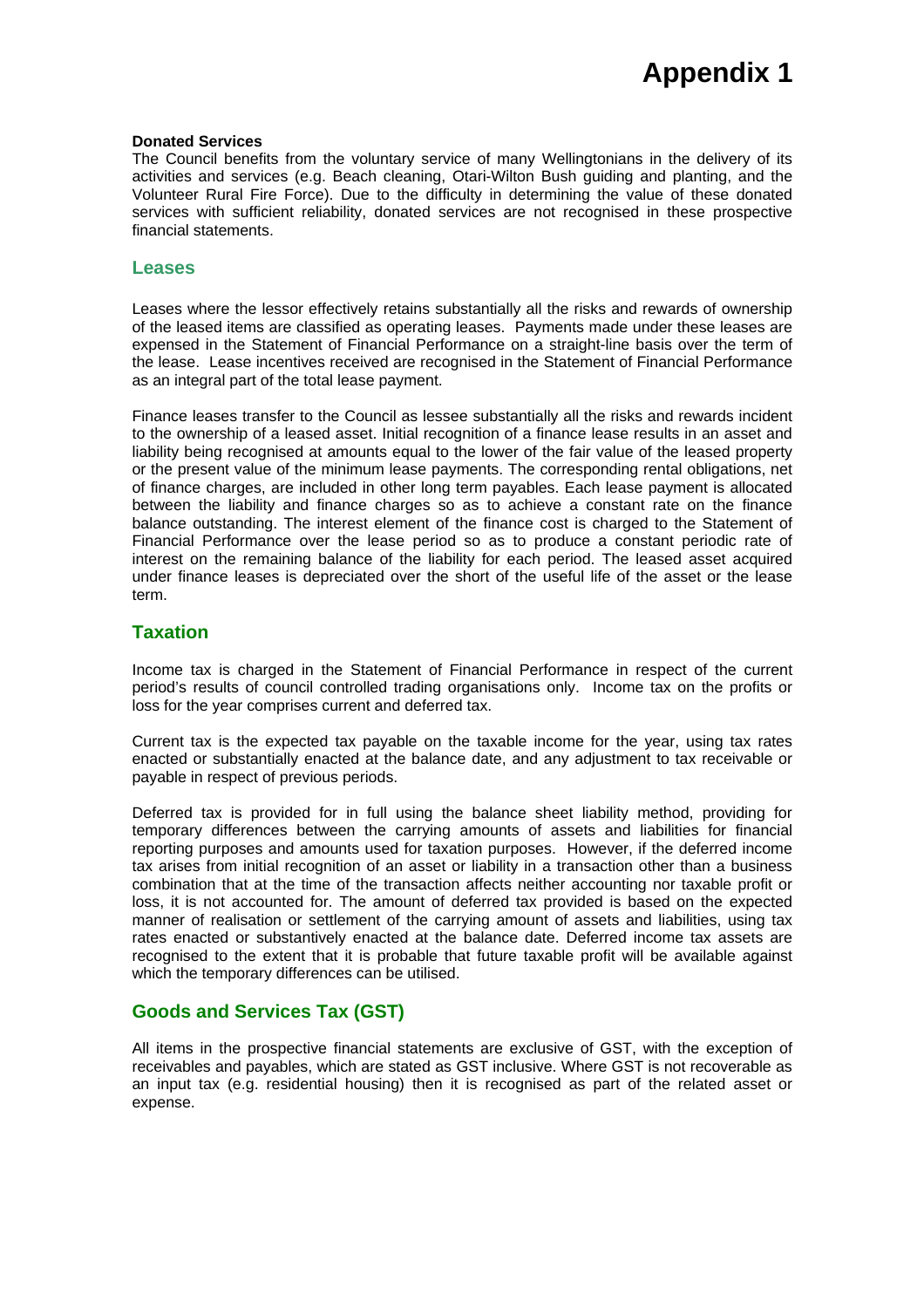# **Cash and cash equivalents**

Cash and cash equivalents comprise cash balances and call deposits with up to three months maturity. Bank overdrafts that are repayable on demand and form an integral part of the Council's cash management are included as a component of cash and cash equivalents for the purpose of the statement of cash flows.

# **Inventories**

Inventories are recorded at the lower of cost (determined on a first-in first-out basis) or net realisable value. Net realisable value is the estimated selling price in the ordinary course of business, less applicable variable selling expenses.

# **Investments and Other Financial Assets**

The Council classifies its financial assets according to the purpose for which they were acquired. The Council determines the classification of its financial assets at initial recognition and re-evaluates this designation at every reporting date.

### **Financial Assets**

The Council classifies its financial assets into the following categories: financial assets at fair value through profit and loss, loans and receivables, held-to-maturity investments and availablefor-sale financial assets.

# *Financial assets at fair value through profit and loss*

A financial asset is classified in this category if acquired principally for the purpose of selling in the short term (held for trading) or if it has been designated as at fair value through profit and loss upon initial recognition. This includes derivative financial instruments (interest rate swaps), which are categorised as held for trading unless they are designated as hedges. Financial assets held for trading and financial assets designated at fair value through profit or loss are recorded at fair value with any realised and unrealised gains or losses recognised in the Statement of Financial Performance. Transaction costs are expensed as they are incurred.

### *Loans and receivables*

Loans and receivables are non-derivative financial assets with fixed or determinable payments that are not quoted in an active market. Loans and receivables are recognised initially at fair value plus transaction costs and subsequently measured at amortised cost using the effective interest rate method. Allowances for estimated irrecoverable amounts are recognised when there is objective evidence that the asset is impaired. As there are statutory remedies to recover unpaid rates, penalties and water meter charges, no provision has been made for doubtful debts in respect of these receivables.

### *Held-to-maturity financial assets*

Held-to-maturity investments are non-derivative financial assets with fixed or determinable payments and fixed maturities that the Council has the intention and ability to hold to maturity. Held-to-maturity investments are initially recognised at fair value plus transaction costs and subsequently measured at amortised cost using the effective interest rate method.

### *Available for sale financial assets*

All financial assets that are not classified in any other category are classified as available for sale financial assets. Available for sale financial assets are initially recorded at fair value plus transaction costs. They are subsequently recorded at fair value with any resultant fair value gains or losses recognised directly in equity except for impairment losses. Any interest is calculated using the effective interest method.

# *Timing of Recognition*

Purchases and sales of financial assets are recognised on their trade-date – the date on which the Council commits to purchase or sell the asset. Financial assets are derecognised when the rights to receive cash flows from the financial assets have expired or have been transferred and the Council has transferred substantially all the risks and rewards of ownership.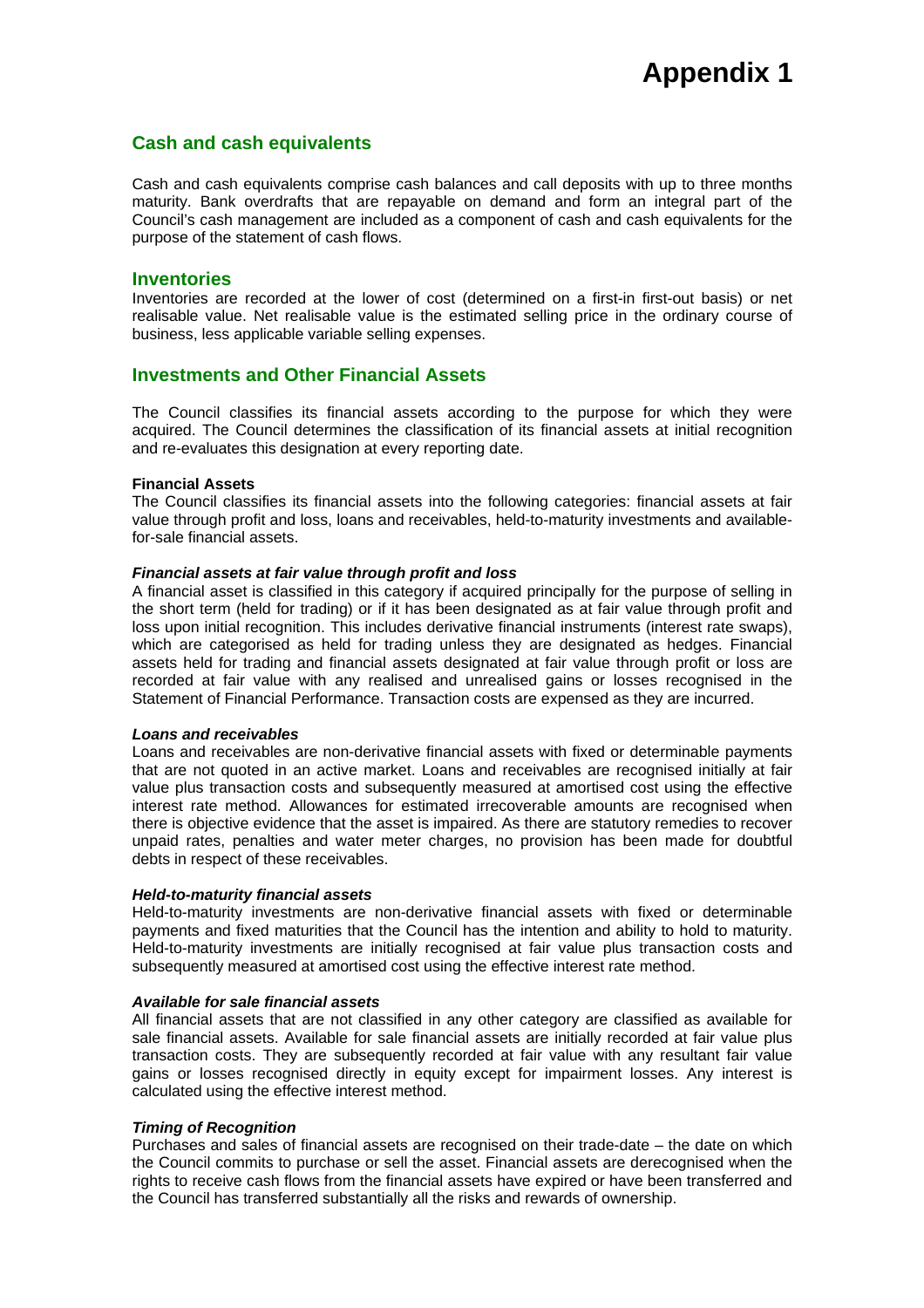#### *Derecognition*

On derecognition the difference between the proceeds and carrying amount of the financial asset is recognised in the Statement of Financial Performance. In addition, for available for sale assets, the cumulative fair value gain or loss previously recognised directly in equity is recognised in the Statement of Financial Performance.

#### *Fair values*

For unlisted securities and where the market for financial assets is not active, the Council establishes fair value by using valuation techniques. These include reference to the fair values of recent arm's length transactions, involving the same instruments or other instruments that are substantially the same and discounted cash flow analysis.

#### *Impairment*

The Council assesses at each balance date whether there is objective evidence that a financial asset or a group of financial assets is impaired. In the case of equity securities classified as available for sale, a significant or prolonged decline in the fair value of the security below its cost is considered in determining whether the securities are impaired. If any such evidence exists for available-for-sale financial assets, the cumulative loss – measured as the difference between the acquisition cost and the current fair value, less any impairment loss previously recognised in profit and loss for that asset – is removed from equity and recognised in the Statement of Financial Performance.

For financial assets carried at cost, losses (measured as the difference between the asset's carrying amount and the present value of future cash flows discounted at its original effective interest rate) are recognised in the Statement of Financial Performance.

#### **Derivatives**

Derivative financial instruments (interest rate swaps) are recognised as either assets or liabilities at fair value on the date the derivative is entered into and are subsequently remeasured to their fair value at each reporting date. Derivatives that do not qualify for hedge accounting are classified as held for trading financial instruments with fair value gains or losses for the period recognised in the Statement of Financial Performance.

#### *Hedging*

Where a derivative (interest rate swap) qualifies as a hedge and hedges the variability in liability cash flows (cash flow hedge), the effective part of any gain or loss on the derivative is recognised in equity while the ineffective part is recognised in the Statement of Financial Performance. Gains or losses recognised in equity transfer to the Statement of Financial Performance in the same periods as when the hedged item affects the Statement of Financial Performance.

When the Council enters into interest rate swaps, it documents at the inception of the transaction the relationship between the hedging instruments and hedged items, as well as its risk management objective and strategy for undertaking various hedge transactions. The Council also documents it assessment, both at inception and on an ongoing basis, of whether the interest rate swaps have been and will continue to be highly effective in offsetting changes in the cash flows of hedged items.

# **Investment properties**

Investment properties are properties which are held primarily to earn rental income or for capital appreciation, or for both, and which are not occupied by the Council. These include the Council's ground leases and investment land and buildings. Investment properties exclude those properties held for strategic purposes or to provide a social service, including those which generate cash inflows where the rental revenue is incidental to the purpose for holding the property. Such properties include the Council's social housing assets and are accounted for as described in the *Property, Plant and Equipment* accounting policy.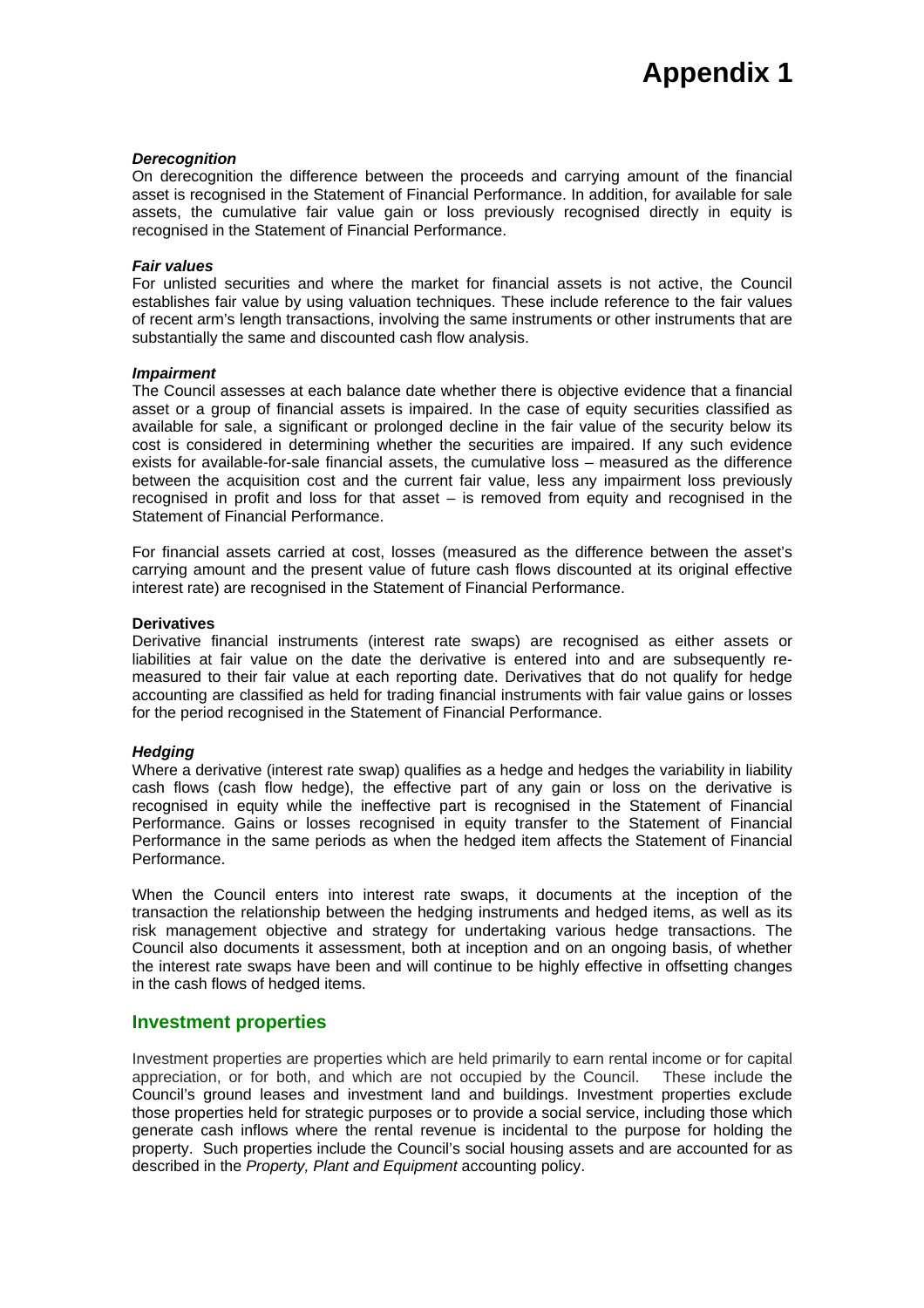Investment properties are stated at fair value (excluding disposal costs) and valued annually by an independent registered valuer. Any gain or loss arising from a change in fair value is recognised in the Statement of Financial Performance. Investment properties are not depreciated. Rental income from investment property is accounted for as described in the *Income* accounting policy.

A property leased to a third party under an operating lease is classified and accounted for as an investment property on a property-by-property basis when the Council holds it to earn rental income or for capital appreciation, or for both. Any such property interest under an operating lease classified as an investment property is carried at fair value. Properties leased to third parties under operating leases will generally be classified as 'Investment Property' unless one of the following applies:

- The occupants provide services that are integral to the operation of the owner's business and/or these services could not be provided efficiently and effectively by the lessee in another location; or
- The owner of the property is a public benefit entity and the property is held to meet service delivery objectives, rather than to earn rentals or for capital appreciation (or both); or
- The property is being held for future delivery of services; or
- The lessor uses services of the owner and those services are integral to the reasons for their occupancy of the property.

In these cases the property will be accounted for as Property, Plant and Equipment.

# **Property, Plant and Equipment**

### **Recognition**

Property, plant and equipment consists of operational assets, restricted assets and infrastructure assets. Expenditure is capitalised as property, plant and equipment when it creates a new asset or increases the economic benefits over the total life of an existing asset and can be measured reliably. Costs that do not meet the criteria for capitalisation are expensed.

Operational assets include land, the landfill post closure asset, buildings, Civic Centre amenities (comprising the Civic Centre Complex including the City Gallery, Central Library, Town Hall, Michael Fowler Centre, Municipal Office Building and the Civic Administration Building), library collections, and plant and equipment.

Restricted assets include art and cultural assets, zoo animals, buildings on restricted land, parks and reserves and the town belt. These assets provide a benefit or service to the community and cannot be disposed of because of legal or other restrictions.

Infrastructure assets include the fixed utility systems comprising the roading, water reticulation and drainage systems, land under roads and infrastructure land. Each asset type includes all items that are required for the network to function.

#### **Measurement**

Items of property, plant and equipment are initially recorded at cost.

The initial cost of property, plant and equipment includes the purchase consideration, or the fair value in the case of bequeathed or vested assets, and those costs that are directly attributable to bringing the asset into the location and condition necessary for its intended purpose. Subsequent expenditure that extends or expands the asset's service potential and that can be measured reliably is capitalised. Borrowing costs are not capitalised.

Civic Centre amenities and plant and equipment are recorded at cost.

Land and buildings are valued at fair value on a three-year basis by independent registered valuers. Wellington Waterfront Project land and buildings are valued annually to fair value by independent registered valuers. Fair value is determined by reference to highest and best use.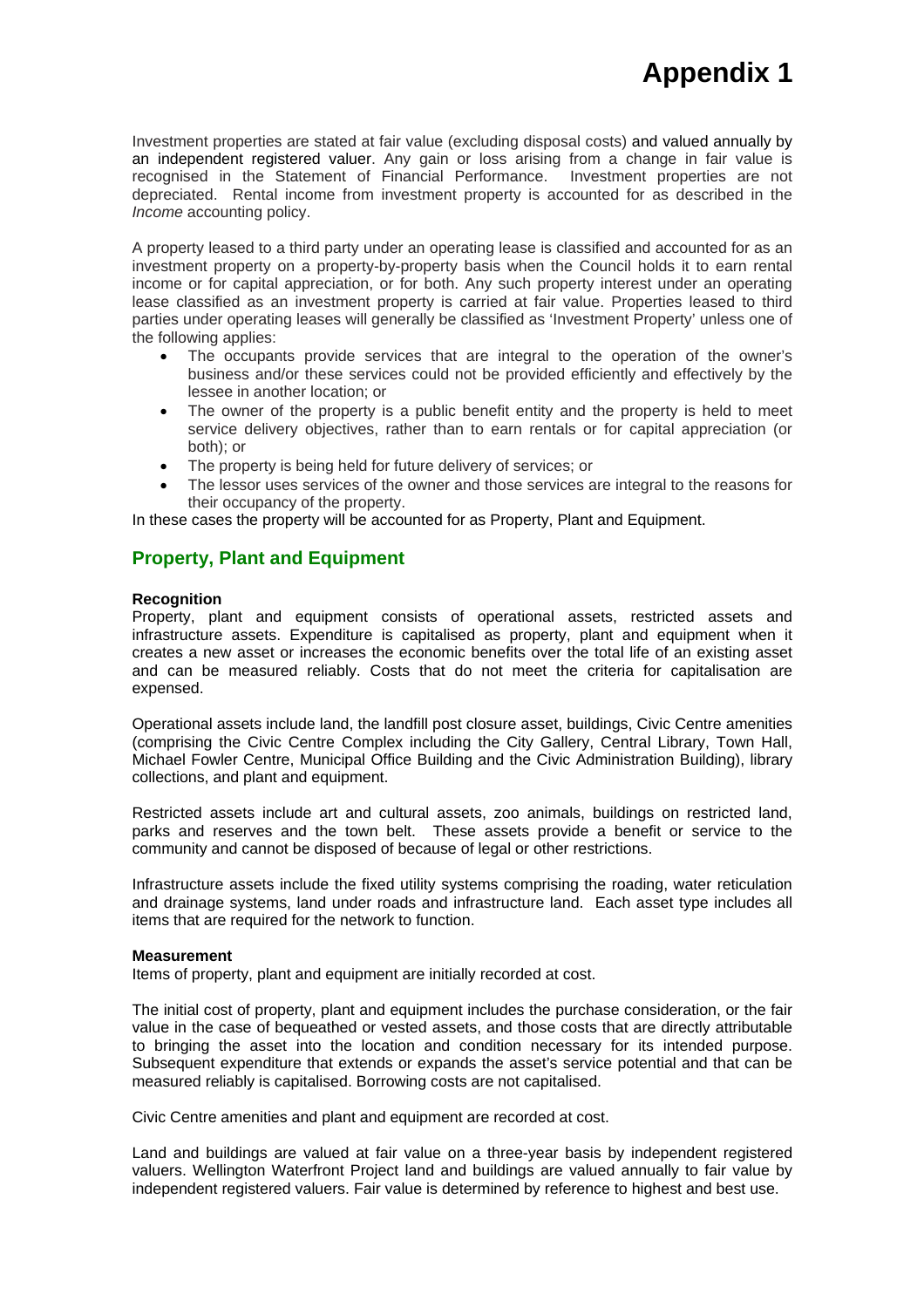Library collections are valued at depreciated replacement cost on a three-year basis by the Council's library staff in accordance with guidelines released by the New Zealand Library Association and the National Library of New Zealand.

Art and cultural assets (artworks, sculptures, and statues) are valued at historical cost. Zoo animals are stated at estimated replacement cost. All other restricted assets (buildings, parks and reserves and the town belt) are valued at cost. The Council has applied the transitional exemption in NZ IFRS 1: *First-time adoption of NZ Equivalents to International Financial Reporting Standards* to use the fair value of restricted assets at 1 July 2005 as its deemed cost at that date.

Infrastructure assets (roading network, water and drainage reticulation assets) are valued at optimised depreciated replacement cost on a three-year basis by independent registered valuers. Infrastructure valuations are based on current quotes from actual suppliers. As such, they include ancillary costs such as breaking through seal, traffic control and rehabilitation. This methodology is consistent with a "brown fields" approach. Between valuations, expenditure on asset improvements is capitalised at cost.

Infrastructure land is valued at fair value on a three-year basis.

Land under roads represents the corridor of land directly under and adjacent to the Council's roading network. Land under roads is valued at cost. The Council has applied the transitional exemption in NZ IFRS 1: *First-time adoption of NZ Equivalents to International Financial Reporting Standards* to use the fair value of land under roads at 1 July 2005 as its deemed cost at that date.

Vested assets are recognised within their respective asset classes at fair value. Vested assets are those assets where ownership and control is transferred to the Council from a third party (for example; infrastructure assets constructed by developers and transferred to the Council on completion of a sub-division). Fair value is determined on a basis consistent with the valuation of existing assets within the class.

### **Revaluations**

The result of any revaluation of the Council's property, plant and equipment is credited or debited to the asset revaluation reserve for that class of property, plant and equipment. Where this results in a debit balance in the reserve for a class of property, plant and equipment, the balance is expensed in the Statement of Financial Performance. Any subsequent increase on revaluation that off-sets a previous decrease in value recognised in the Statement of Financial Performance, will be recognised firstly in the Statement of Financial Performance up to the amount previously expensed, and then secondly credited to the revaluation reserve for that class of property, plant and equipment.

Accumulated depreciation at revaluation date is eliminated against the gross carrying amount and the net amount is restated to the revalued amount.

#### **Impairment**

The carrying amounts of property, plant and equipment are reviewed at each reporting date to determine if there is any indication of impairment. Where an asset's recoverable amount is less than its carrying amount, it will be reported at its recoverable amount and an impairment loss will be recognised. The recoverable amount is the higher of an item's fair value less costs to sell and value in use. Value in use shall be determined as the depreciated replacement cost where the future economic benefits are not dependent on the assets ability to generate cash flows. Losses resulting from impairment are reported in the Statement of Financial Performance, unless the asset is carried at a revalued amount in which case any impairment loss is treated first as a revaluation decrease and then as a charge to the Statement of Financial Performance to the extent that the impairment exceeds the amount in the revaluation reserve in respect of that asset.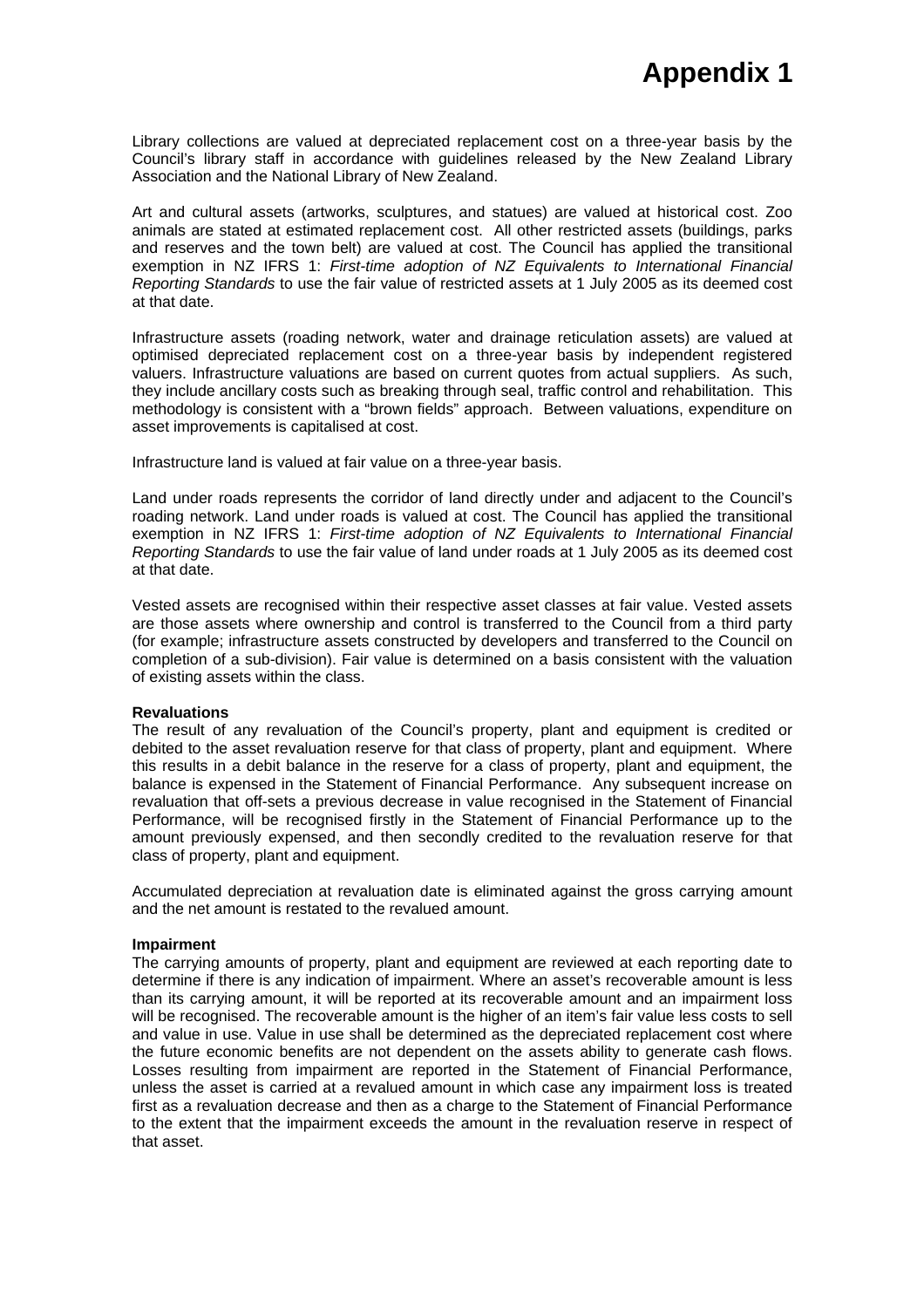#### **Disposal**

Gains and losses arising from the disposal of property, plant and equipment are determined by comparing the proceeds with the carrying amount and are recognised in the Statement of Financial Performance in the period in which the transaction occurs. Any balance attributable to the disposed asset in the asset revaluation reserve is transferred to retained earnings.

#### **Depreciation**

Depreciation is provided on all property, plant and equipment, with certain exceptions. The exceptions are land, restricted assets other than buildings, and assets under construction. Depreciation is calculated on a straight line basis, to allocate the cost or value of the asset (less any residual value) over its useful life. The estimated useful lives of the major classes of property, plant and equipment are as follows:

| Land                          |                                         | indefinite                      |  |
|-------------------------------|-----------------------------------------|---------------------------------|--|
| <b>Buildings</b>              |                                         | 10 to 100 years                 |  |
| <b>Civic Centre amenities</b> |                                         | 10 to 100 years                 |  |
|                               | Plant and equipment                     |                                 |  |
| Library collections           |                                         | 3 to 100 years<br>3 to 10 years |  |
|                               | Restricted assets (excluding buildings) | indefinite                      |  |
|                               | Infrastructure assets                   |                                 |  |
| Land                          |                                         | indefinite                      |  |
|                               | Land under roads                        | indefinite                      |  |
| Roading                       |                                         |                                 |  |
|                               | Formation/earthworks                    | indefinite                      |  |
|                               | Pavement                                | 3 to 40 years                   |  |
|                               | <b>Traffic Islands</b>                  | 60 years                        |  |
|                               | <b>Bridges and tunnels</b>              | 3 to 150 years                  |  |
|                               | Drainage                                | 10 to 120 years                 |  |
|                               | Retaining walls                         | 40 to 100 years                 |  |
|                               | Pedestrian walkway                      | 5 to 50 years                   |  |
|                               | Pedestrian furniture                    | 10 to 25 years                  |  |
|                               | Barriers & lighting                     | 2 to 50 years                   |  |
|                               | Cycle-way network                       | 15 to 40 years                  |  |
|                               | Parking equipment                       | 8 to 10 years                   |  |
|                               | Passenger transport facilities          | 25 years                        |  |
|                               | Traffic infrastructure                  | 5 to 10 years                   |  |
| Drainage, waste and water     |                                         |                                 |  |
|                               | Pipework                                | 40 to 150 years                 |  |
|                               | Fittings                                | 10 to 111 years                 |  |
|                               | Water pump stations                     | 20 to 100 years                 |  |
|                               | Water reservoirs                        | 40 to 100 years                 |  |
|                               | Equipment                               | 25 years                        |  |
|                               | Sewer pump stations                     | 20 to 100 years                 |  |
|                               | <b>Tunnels</b>                          | 150 years                       |  |
|                               | <b>Treatment plants</b>                 | 3 to 100 years                  |  |

The landfill post closure asset is depreciated over the life of the landfill based on the percentage of capacity used. The residual values and useful lives of assets are reviewed, and adjusted if appropriate, at each balance date.

#### **Work in progress**

The cost of projects within work in progress is transferred to the relevant asset class when the project is completed and then depreciated.

### **Intangible Assets**

Acquired intangible assets are initially recorded at cost. The cost of an internally generated intangible asset represents expenditure incurred in the development phase of the asset only.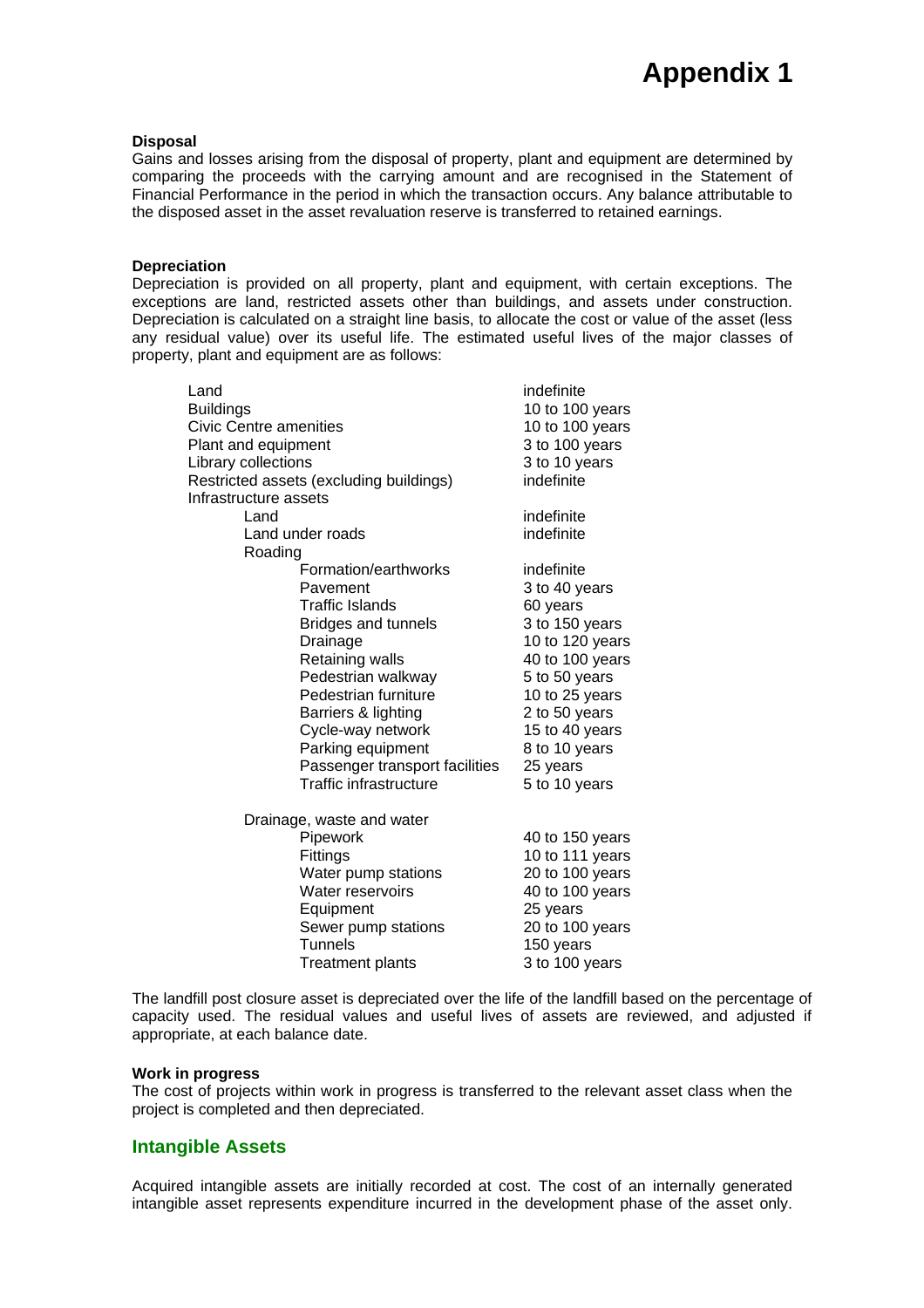The development phase occurs after the following can be demonstrated: technical feasibility; ability to complete the asset; intention and ability to sell or use; and when development expenditure can be reliably measured. Development costs with a finite useful life that have been capitalised are amortised from the commencement of use or sale of the products developed on a straight-line basis over the period of its expected benefit.

Expenditure incurred on research of an internally generated intangible asset is expensed when it is incurred. Where the research phase cannot be distinguished from the development phase, the expenditure is expensed when it is incurred. Development costs previously recognised as an expense are not subsequently recognised as an asset in a subsequent period.

Intangible assets with finite lives are subsequently recorded at cost less any amortisation and impairment losses. Amortisation is charged to the Statement of Financial Performance on a straight-line basis over the useful life of the asset. Typically, the estimated useful lives of these assets are as follows:

Computer Software 3 to 8 years

Realised gains and losses arising from disposal of intangible assets are recognised in the Statement of Financial Performance in the period in which the transaction occurs. Intangible assets are reviewed at least annually to determine if there is any indication of impairment. Where an intangible asset's recoverable amount is less than its carrying amount, it will be reported at its recoverable amount and an impairment loss will be recognised. Losses resulting from impairment are reported in the Statement of Financial Performance.

The residual values and useful lives of assets are reviewed, and adjusted if appropriate, at each balance date.

# **Trade and other payables**

These amounts represent liabilities for goods and services provided to the Council prior to the end of the financial year which are unpaid. The amounts are unsecured.

# **Employee Benefits**

A provision for employee benefits is recognised as a liability when benefits are earned.

### **Wages and salaries, holiday leave and sick leave**

Liabilities for wages and salaries, including non-monetary benefits, holiday leave (annual leave and time off in lieu) and accumulating sick leave expected to be settled within 12 months of the reporting date are recognised in other payables in respect of employees' services up to the reporting date and are measured at the amounts expected to be paid when the liabilities are settled. Holiday leave is calculated on an actual entitlement basis at the greater of the average or current hourly earnings in accordance with sections 16(2) & 16(4) of the Holidays Act 2003.

#### **Long Service Leave**

Long-service leave (not yet qualified for) and retirement gratuities are calculated on an actuarial basis based on the likely future entitlements accruing to staff, after taking into account years of service, years to entitlement, the likelihood that staff will reach the point of entitlement, and other contractual entitlements information.

# **Other Contractual Entitlements**

Other contractual entitlements include termination benefits. Termination benefits are recognised in the Statement of Financial Performance only when there is a demonstrable commitment either to terminate employment prior to normal retirement date or to provide such benefits as a result of an offer to encourage voluntary redundancy. Termination benefits settled within 12 months are reported at the amount expected to be paid, otherwise they are reported as the present value of the estimated future cash outflows.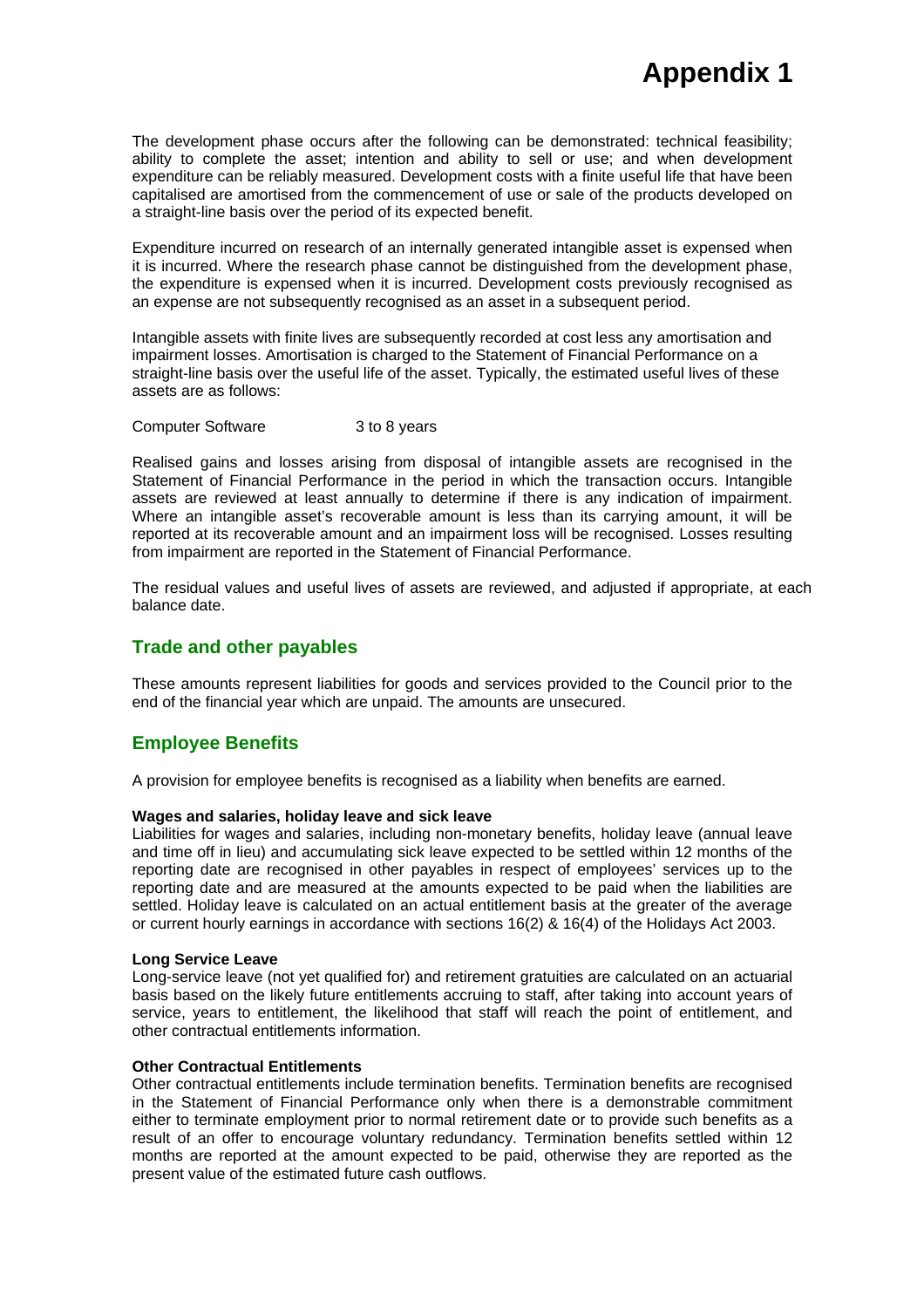# **Financial Liabilities**

The Council classifies its financial liabilities into the following categories: financial liabilities at fair value through profit and loss or other financial liabilities.

### *Financial liabilities at fair value through profit and loss*

A financial liability is classified in this category if incurred principally for the purpose of repurchasing in the short term (held for trading) or if it has been designated as at fair value through profit and loss upon initial recognition. This includes any derivatives (interest rate swaps) which are not designated as hedges. Financial liabilities at fair value through profit and loss are recorded at fair value with any realised and unrealised gains or losses recognised in the Statement of Financial Performance. Gains or losses reported in the Statement of Financial Performance include any interest component. Transaction costs are expensed as they are incurred.

### *Other financial liabilities*

Other financial liabilities are recognised initially at fair value less transaction costs and subsequently measured at amortised cost using the effective interest rate method. Amortisation is recognised in the Statement of Financial Performance as is any gain or loss when the liability is derecognised.

#### *Derecognition*

On derecognition the difference between the carrying amount of the financial liability extinguished or transferred and the consideration paid is recognised in the Statement of Financial Performance.

# **Provisions**

Provisions are recognised when the Council has a present legal or constructive obligation as a result of past events; it is more likely than not that an outflow of resources will be required to settle the obligation; and the amount can be reliably estimated. Other liabilities and provisions are recorded at the best estimate of the expenditure required to settle the obligation. Liabilities and provisions to be settled beyond 12 months are recorded at their discounted present value.

# **Landfill post closure costs**

The Council, as operator of the Southern Landfill, has a legal obligation to apply for resource consents when the landfills, or landfill stages, reach the end of their operating life and are to be closed. These resource consents will set out the closure requirements and the requirements for ongoing maintenance and monitoring services at the landfill site after closure. A provision for post closure costs is recognised as a liability when the obligation for post closure arises, it is more likely than not that an outflow of resources will be required to settle the obligation and the amount can be estimated reliably. This would typically occur when each stage of the landfill is commissioned and refuse begins to accumulate.

The provision is measured based on the discounted present value of future cash flows expected to be incurred, taking into account future events including known changes to legal requirements and known improvements in technology. The provision includes all costs associated with landfill post closure including final cover application and vegetation; incremental drainage control features; completing facilities for leachate collection and monitoring; completing facilities for water quality monitoring; completing facilities for monitoring and recovery of gas.

Amounts provided for landfill post closure are capitalised to the landfill asset where they give rise to future economic benefits or if they are incurred to enable future economic benefits to be obtained. The capitalised landfill asset is depreciated over the life of the landfill based on the percentage of capacity used.

The liability is reassessed at each reporting date. Any change in the liability is accounted for against the cost of the asset.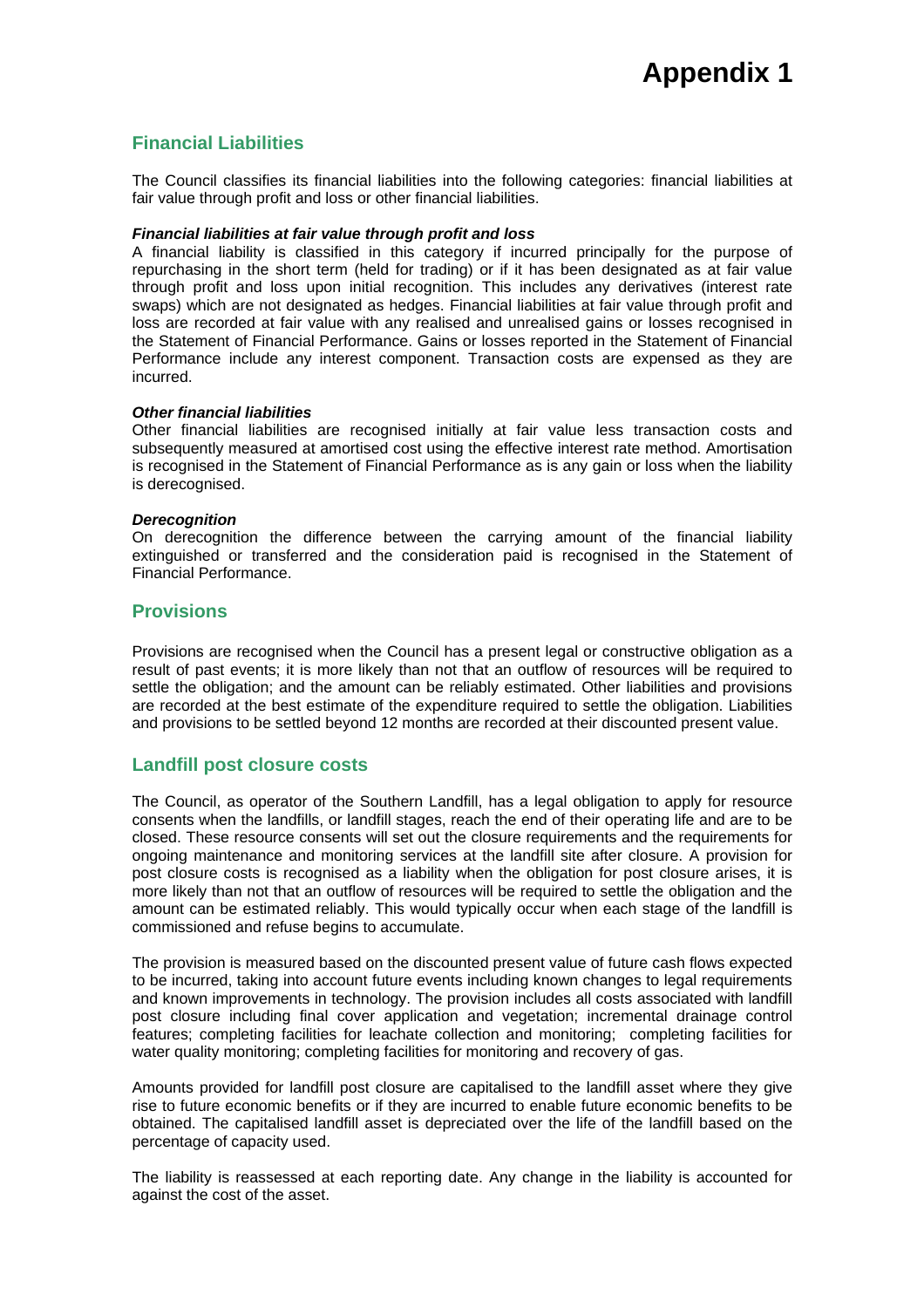The Council has a 21.5% joint venture interest in the Spicer Valley landfill. The Council's provision for landfill post closure costs includes the Council's proportionate share of the Spicer Valley landfill provision for post closure costs.

# **Equity**

Equity is the community's interest in the Council and is measured as the difference between total assets and total liabilities. Equity is disaggregated and classified into separate components to enable clearer identification of the specified uses of equity within the Council.

The components of equity are accumulated funds and retained earnings, revaluation reserves and restricted funds (special funds, reserve funds, trusts and bequests).

Restricted funds are those reserves that are subject to specific conditions of use, whether under statute or accepted as binding by the Council, and that may not be revised without reference to the Courts or third parties. Transfers from these reserves may be made only for specified purposes or when certain specified conditions are met.

# **Statement of Cash Flows**

The statement of cash flows has been prepared using the direct approach subject to the netting of certain cash flows. Cash flows in respect of investments and borrowings that have been rolled-over under arranged finance facilities have been netted in order to provide more meaningful disclosures.

Operating activities include cash received from all income sources of the Council; record the cash payments made for the supply of goods and services and include cash flows from other activities that are neither investing nor financing activities. Investing activities relate to the acquisition and disposal of assets. Financing activities relate to activities that change the equity and debt capital structure of the Council.

# **Changes in Accounting Policies**

There have been no changes in accounting policies. The Council has applied all NZ IFRS that are applicable at the date of preparation of these financial statements.

# **Financial Reporting Standard 42:** *Prospective Financial Statements (FRS 42)* **Disclosures**

The Council has complied with FRS 42 in the preparation of these prospective financial statements. In accordance with FRS 42, the following information is provided:

### *(i) Description of the nature of the entity's current operations and its principal activities*

The Council is a territorial local authority, as defined in the Local Government Act 2002. The Council's principal activities are outlined within this Annual Plan.

### *(ii) Purpose for which the prospective financial statements are prepared*

It is a requirement of the Local Government Act 2002 to present prospective financial statements that span 1 year and show variances from the Council's LTCCP. This provides an opportunity for ratepayers and residents to review the projected financial results and position of the Council.

#### *(iii) Bases for assumptions, risks and uncertainties*

The financial information has been prepared on the basis of best estimate assumptions as to future events which the Council expects to take place. The Council has considered factors that may lead to a material difference between information in the prospective financial statements